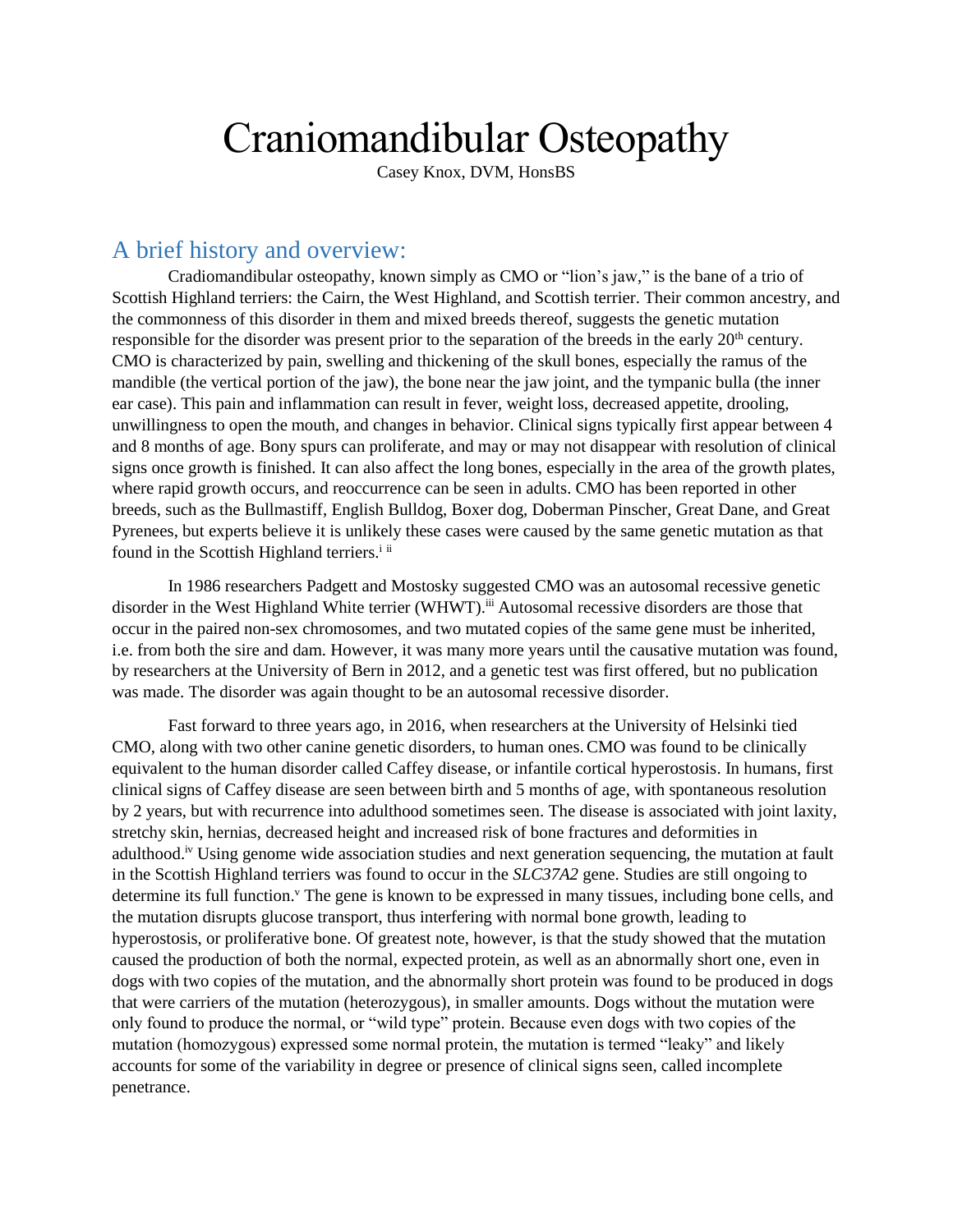#### *However, because dogs with only one copy of the mutation also expressed some abnormal protein, we now know that the disorder is autosomal dominant, with incomplete penetrance, just like Caffey disease.*

This study therefore changed our understanding of the disease's mode of inheritance. We now believe that inheriting only a single copy of the mutated gene is required for a dog to develop clinical signs of CMO. Because more normal protein is produced in heterozygous dogs (those with one copy of the mutation), and clinical signs were found to be correlated with amount of normal protein produced, it can be anticipated that although heterozygous dogs can manifest CMO, their clinical signs, and the pain associated with this condition, can be expected to be less than that compared to homozygous dogs in most cases.

### How big is the problem?

Because the Scottish Highland terriers, as with most terriers in general, are tough dogs that may be quite stoic in the face of serious pain, it's extremely important that owners and breeders are especially vigilant in monitoring their dogs for subtle signs of pain associated with this disorder, so these dogs receive the best care possible. Just because the dogs may hide the pain, does not mean they should not be treated! In humans, this disorder is known to be quite painful, and pain control is a mainstay of therapy. Preparedness is best achieved by knowing *each puppy's* genotype in advance, and even better, the genotypes of the parents to plan breedings accordingly. If even one of the parents is a heterozygous at risk dog (1 copy at risk), each puppy can have a different genotype. Based on data published by Wisdom Health™, we know that CMO is extremely common in the Cairn, WHWT and Scottish terrier. In contrast, the reported rate of Caffey disease in infants younger than 6 months in the US is 3 per  $1000 \, (\text{\textdegree}< 0.01\%)$ , but genetic testing is discussed as part of genetic counseling if either parent has displayed clinical signs of the familial form as an infant. The below figures represent more than 100 dogs tested of each breed by Wisdom Health<sup>™</sup>, from several countries, and as data are anonymized for all tested dogs, there is no reporting bias, so these figures may differ from those found elsewhere:<sup>vi</sup>

| <b>Breed</b>                | Genetically at risk    | Genetically at risk    |
|-----------------------------|------------------------|------------------------|
|                             | (heterozygotes/1 copy) | (homozygotes/2 copies) |
| Cairn terrier               | 14.57%                 | 1.51%                  |
| Scottish terrier            | 10.19%                 | ${<}1\%$               |
| West Highland White terrier | 35.34%                 | 7.52%                  |

*Because of the extremely high rate of CMO in the WHWT, it is of utmost importance to realize that carriers must not be suddenly eliminated from the population. Doing so could result in a loss of over 1/3 of breeding dogs which would likely have a negative, bottleneck-type impact on the breed's diversity. Diversity lost by excluding this mass from the breeding population may never be recovered, and loss of genetic diversity is associated with increased risk for genetic disease in humans and in dogs. Avoidance of all carriers in the instance of the WHWT would be trading CMO for potentially worse, yet unknown, genetic disease. Though neither the Cairn or Scottish terriers have quite the mutation burden within the population as the WHWT, similar recommendations would be appropriate to ensure that genetic diversity is not unnecessarily lost.* 

In such cases, a gradual program focusing first on avoidance of genetically homozygous (2 copy at risk) dogs, which are at greatest risk for severe disease, followed by a slow elimination of carriers, to preserve the diversity and other good features of the lines, along with other standard holistic considerations in breeding and common sense, should be the goal.